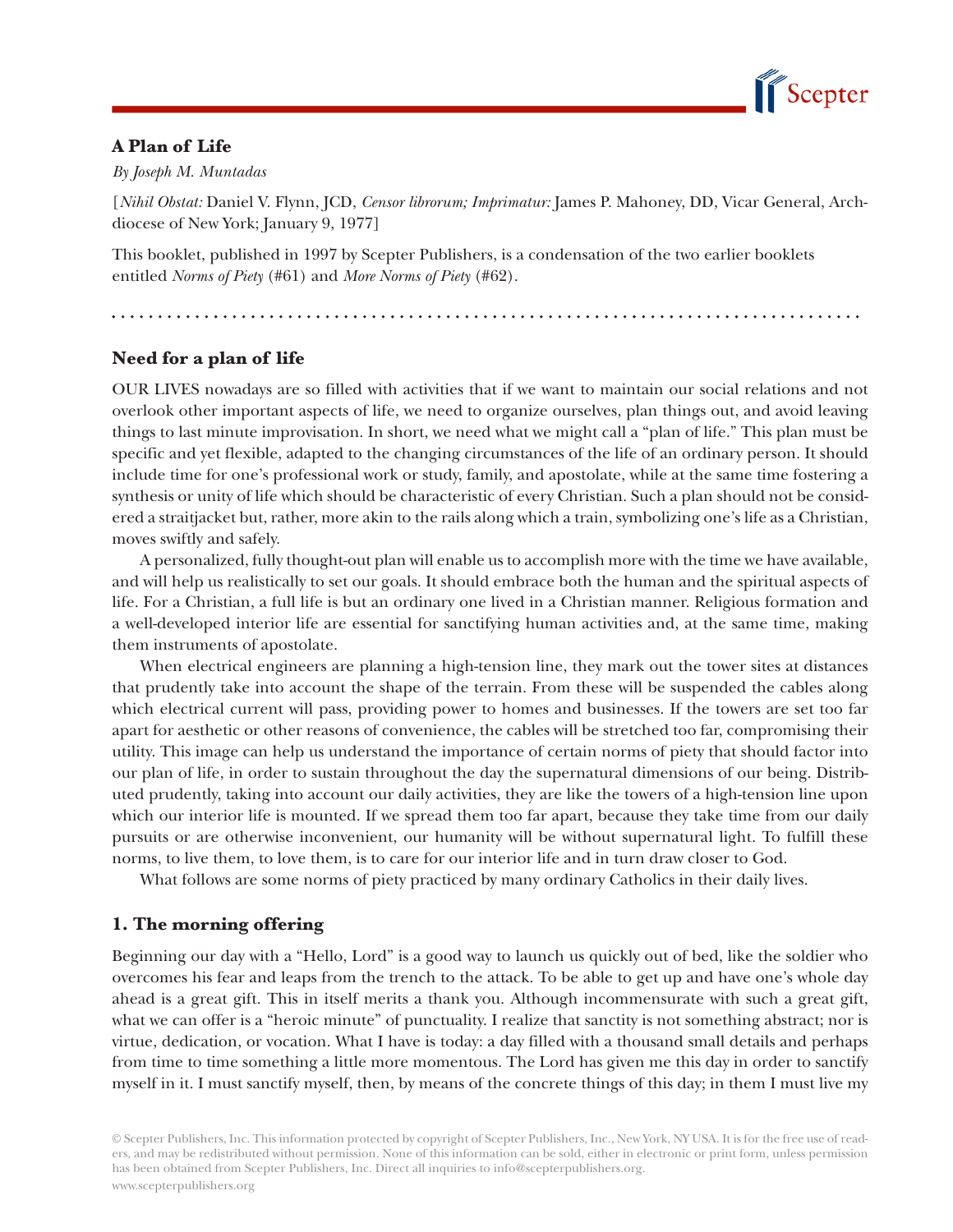

dedication to and love for God. In them I can make a reality of my vocation and love my neighbors. They are the raw material out of which my sanctity is made. A sports team feels a greater obligation to perform well when it is playing before its hometown fans; in similar fashion, the morning offering presents our Lord with the day's work and thus obliges us at least to try to carry it out with greater nobility, elegance, and finesse. We might hesitate to make a morning offering, for fear that it is ridiculous to promise everything and when our contribution cannot but be small. "Forty centuries of glory gaze upon you," Napoleon cried out to his soldiers before entering battle — but even that is small in comparison with the numbers who may gaze upon our daily lives. God, the angels, the saints, my fellow men are all going to be watching the battles of this new day. At the end of the day, however small my own battles and victories, I will be happy if I have "fought the good fight" (2 Timothy 4:7).

More than just an act, the morning offering is an attitude of service and dedication that begins the very moment we meet the new day. It means converting the commonplaces of another ordinary day into offerings and gifts for God. It carries yesterday's resolutions into today. In this way our dedication to God takes on a corporeal, human dimension, and it is always a matter of beginning again. In the words of St. Josemaria: "Your interior life has to be just that: to begin . . . and to begin again."

The morning offering is something very personal. Each of us makes it in our own way, but we all say more or less the same thing: "Here I am Lord, because you have called me"; "I will serve you, I will be faithful to you"; and so on.

Our resolutions are always about a future we don't yet possess. The morning offering includes a resolution that will be lived and realized that day. "Today" — what a marvelous word! Out of sleep awakens the joy of a new day filled with noble ideals. Today we may appreciate the purpose, the full joy of living, working, and speaking about God, of loving others and making them happy. This is the noble attitude of a child of God who wishes to show his love for his heavenly Father.

### **2. Mental prayer**

St. Mark gives us the schedule of one day in the life of our Lord, which begins with his morning prayer: "And rising up long before daybreak, he went out and departed into a desert place, and there he prayed" (Mark 1:35).

We know our Lord prayed, sometimes at length. He sought the peace of the mountainside, where he spent hours alone with his heavenly Father. He spent an entire night in prayer before he chose his apostles. He prayed surrounded by people who were awaiting a miracle in order to believe. He prayed at length and intensely in the garden and poignantly on the cross. Indeed, the gospels contain many episodes of prayer in the life of Jesus Christ.

He also encouraged his apostles to pray. Sometimes he used parables to teach them the importance of prayer: "And he also told them a parable that they must always pray and not lose heart saying, 'There was a judge in a certain town'" (Luke 18:1). He exhorted them: "Pray, that you may not enter into temptation. . . . Rise and pray" (Luke 22:40, 46). On another occasion he taught them of the efficacy of prayer: "Ask, and it shall be given you, seek and you shall find. . . . If you, evil as you are, know how to give good gifts to your children, how much more will your Father in heaven give good things to those who ask him" (Matthew 7:7, 11).

The Lord even taught the apostles a prayer, the Our Father (Luke 11:2–4), and he told them how they should pray:

When you pray, you shall not be like the hypocrites, who love to pray standing in the synagogues and at the street corners, in order that they may be seen by men. . . . But when you pray, go into your room, and closing the door,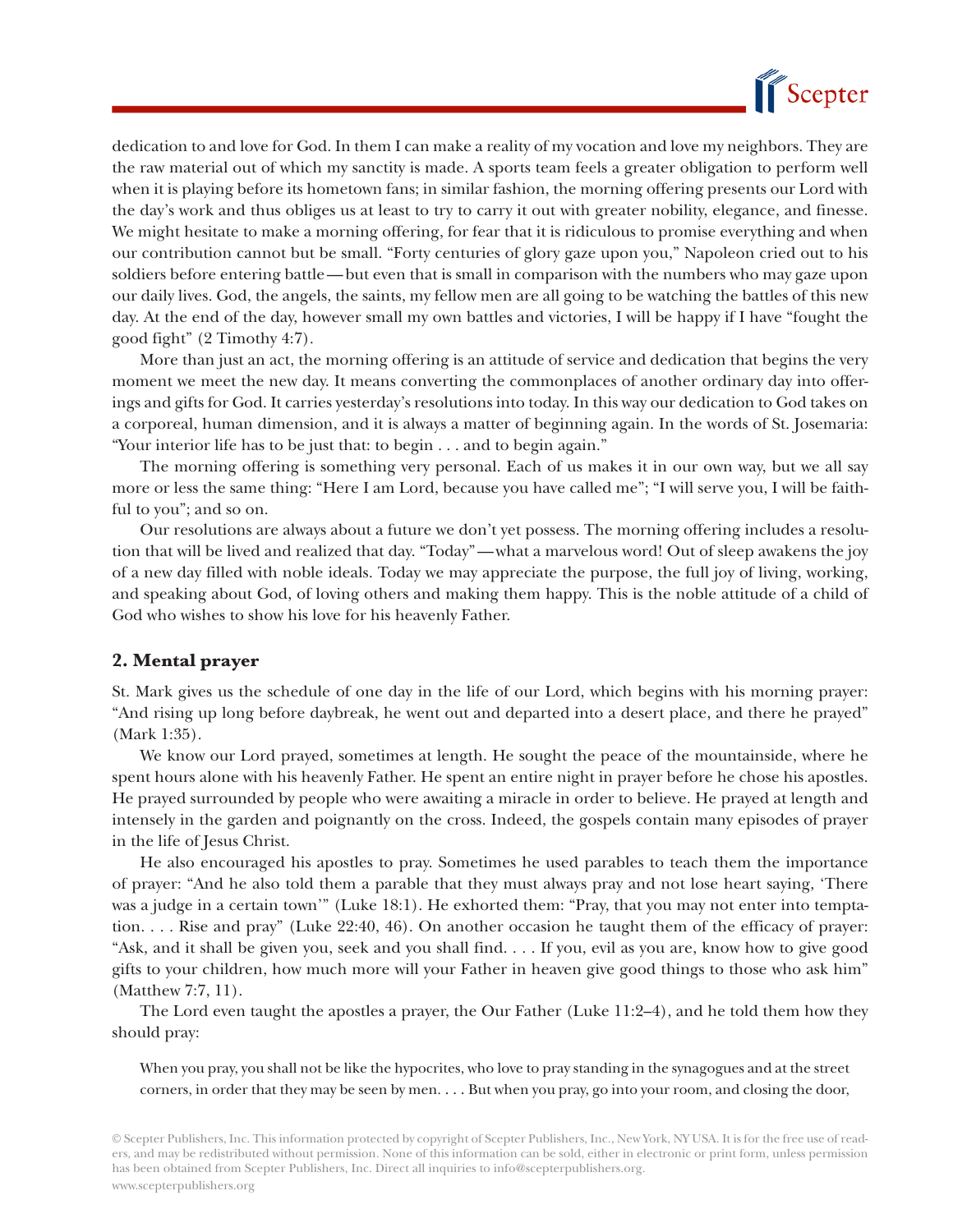

pray to your Father in secret; and your Father, who sees in secret, will reward you. Do not multiply words, as the Gentiles do . . . for your Father knows what you need before you ask him (Matthew 6:5–8).

To pray must be something great then, for our Lord himself prays and openly encourages others to do so. St. Josemaria offers the following thoughts on the object and purpose of prayer:

You wrote to me: "To pray is to talk to God. But about what?" About what? About him, and yourself: joys, sorrows, successes and failures, great ambitions, daily worries — even your weaknesses! And acts of thanksgiving and petitions — and love and reparation.

In short, to get to know him and to get to know yourself — "to get acquainted!"

We pray in order to hear him, and so that he will enlighten our minds and hearts.

Prayer is a very filial norm. It is the dialogue of a child of God with his Father in heaven; with Jesus Christ, our older Brother; with the Blessed Virgin, our Mother; with our guardian angel and the saints, our entire family in heaven. Sometimes we will need to rise early, just as the Lord did. It is necessary to organize ourselves well in order to find the best time to pray. Excuses may come easily — "I don't have time," "I don't know how," "they don't hear me" – but we should recognize their falsity. When we are fully convinced that we need something or someone, when we really want to, we can always find time. For Christians, God is always someone important whom we cannot forget, lest we diminish the value of our lives and render them sterile.

Just as it is impossible to live without breathing, it is impossible to become a saint without praying. Each new day must be used well. As St. Josemaria has noted: "God does not lose battles, and if we are united to him, we will never be overcome. On the contrary, we can call ourselves victors and indeed be victors: good children of God." Each morning we must raise our hands as Moses did. Today's battles require the help of prayer. In order to work well we need our hands and our head; moreover, in order to sanctify our work we Christians also raise our hearts to God.

Many people find it helpful to set aside two periods each day for mental prayer: a period in the morning, when it is often easier to find some extra time just by getting up a bit earlier, and another period in the late afternoon, after work but before beginning the activities of the evening. For some this time of prayer may be during the commute to and from work. For others it might be combined with a visit to the Blessed Sacrament at the parish church or another one we pass by regularly. Prayer before our Lord in the tabernacle is ideal, if it can be arranged, but praying in any setting is always preferable to not praying at all.

Some people find it helpful to read a short section of the New Testament or some other book of spiritual writing in order to stimulate prayer. In addition to the gospels, books to aid meditation include *The Imitation of Christ* and St. Josemaria's *The Way*, *Furrow*, and *The Forge*. Others find it very helpful, before beginning prayer, to select a topic or theme to focus on, such as the life of Christ, our Christian vocation, the apostolate, our Lady, family life, or our work.

#### **3. Holy Mass**

According to the Catechism, our duty to attend Mass is primary: "We must attend Mass on Sundays and holy days of obligation." Furthermore: "To knowingly break one of the commandments of the Church in serious matter is a mortal sin." Attending Mass is thus of vital importance for a Christian. From the fact that the Church requires this minimum obligation under pain of mortal sin, it is clear that the holy Mass in order to sustain our spiritual health.

In 1973 Pope Paul VI wrote: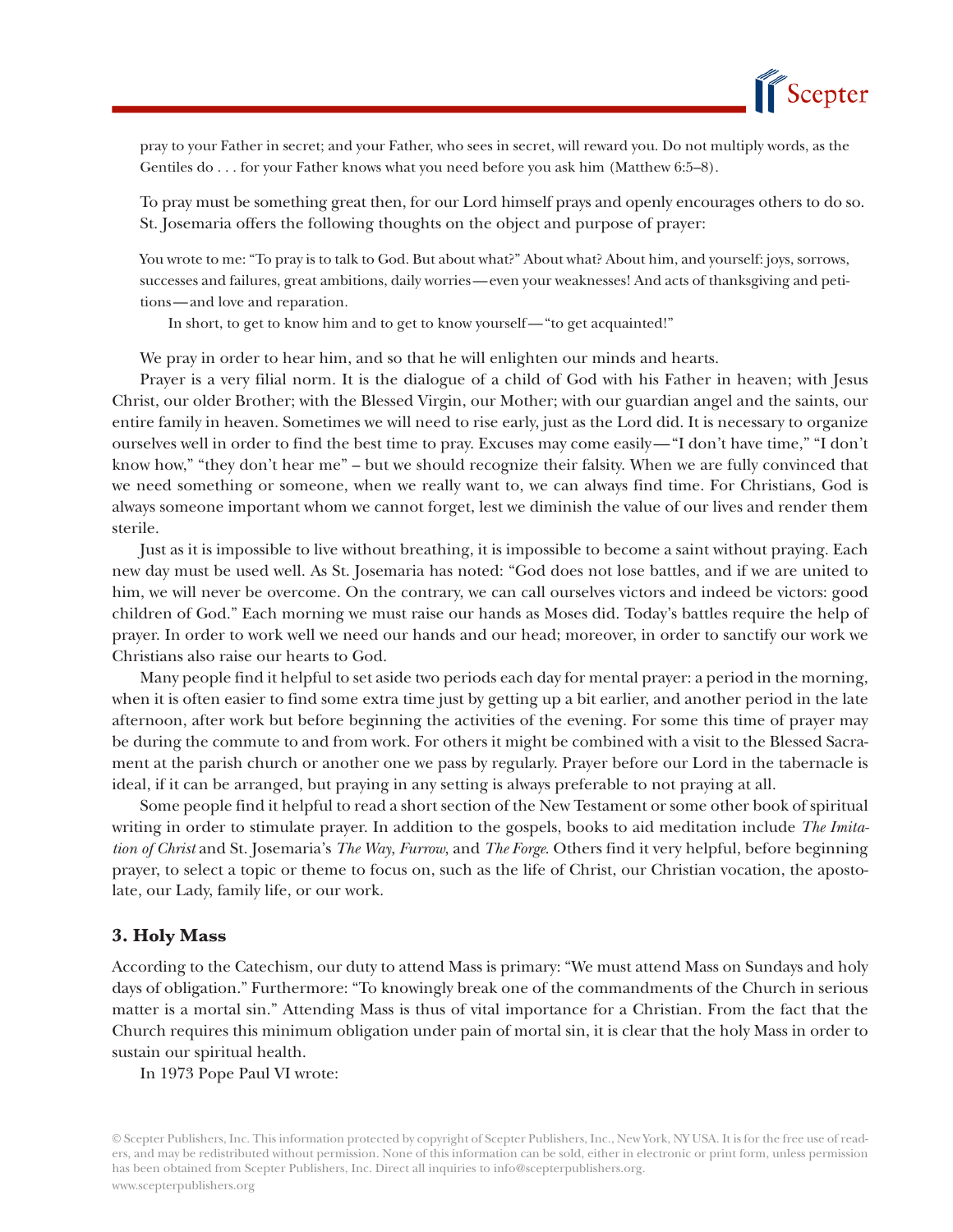

The observance of the Sunday and holy day Mass precept more than ever retains its gravity and its fundamental importance. The Church has granted faculties to make this observance possible. The one who is conscious of the content and of the purpose of this precept ought to consider it not only a primary duty, but also a right, a necessity, an honor, and a good fortune which no intelligent and aware believer can set aside without grave reasons.

Holy Mass is the renewal of the sacrifice of Calvary in an unbloody manner. Without the merits of Christ we can neither save our souls nor sanctify our work. Nor can we give to God the glory that is due him or do apostolate. We need the Mass, for "as often as the sacrifice of the Cross in which Christ our Passover was sacrificed is celebrated on the altar, the work of our redemption is carried on." We should not, therefore, be content with the minimum necessary for supernatural life; the personal call to sanctity and the duty of apostolate demand more of us — daily Mass and Communion.

This point is essential: we have been born to give glory to God, and the fullest glory we can give him is through Jesus Christ: "Through him, with him, in him, in the unity of the Holy Spirit, all glory and honor is yours, almighty Father, for ever and ever." Through holy Mass we give all the glory to God.

Holy Mass "is the sacrifice of the Body and Blood of Jesus Christ," and in the Mass we find the ends that are proper to every sacrifice: the end of *latria* or adoration of God the Father; thanksgiving for the redemption and all the benefits we have received; reparation for the sins we have committed; and petition for all our necessities. Little reflection is required in order to see the need we have for all of these. Without them our lives are narrow, lacking meaning and overwhelmed by the weight of our sins and our needs. To the extent that we feel the obligation of apostolate and realize that without grace all our efforts are in vain — "apart from me you can do nothing" (John 15:5) — we are fully convinced of the need for the Mass. It is for this reason that St. Josemaria has noted, "[A] very important characteristic of the apostolic man is his love for the Mass." In it priest and laity are united in the most sublime of tasks, namely, the world's redemption. For this reason, "the Mass should be the center of the entire life of the Christian community." On it rests our interior life, the sanctification of our work — in short, our redemption and eternal life.

How, then, should we live the Mass? The first condition is our presence. Athletes often say the same sort of thing about the Olympic Games — the most important thing being there. Next, we must have a dignified posture, the correct responses, an alert mind, a heart in love, and firm resolution of the will. We go to learn, to adore, and to receive: to learn through the liturgy of the word from the scriptural readings and the homily; to adore in the sacrifice, where he is really present through the transubstantiation of the bread and wine into his body, blood, soul, and divinity; and to receive Christ himself in Holy Communion, which "is the most perfect participation" in the holy Mass. After this we add a few minutes of personal thanksgiving, recollected in holy silence following the Mass.

#### **4. Spiritual reading**

In the gospel our Lord reminds us that we Christians are "the salt of the earth" and "the light of the world" (Matthew 5:13,14). Salt gives taste and prevents corruption, while light guides and illuminates the way. How clear it is that in order to be a good Christian we need to be good salt and to possess clear light. These qualities are not improvised; nor do they come to us by direct revelation. We acquire them by reading and study.

If, like St. Paul, we want to "glory in the knowledge of Jesus Christ" until we achieve "the sublime knowledge of Jesus, my Lord, for whose sake I have suffered the loss of all things" (Phillipians 3:8), then we must frequently read the gospels. For although "in many and various ways God spoke of old to our fathers by the prophets[,] . . . in these last days he has spoken to us by his son" (Hebrews 1:1–2). The teachings of Jesus are principally in the gospels and in the other books of the New Testament. Attentive and serene reading of the gospels makes all of this familiar to us, and over the years we gain a deeper penetration and understanding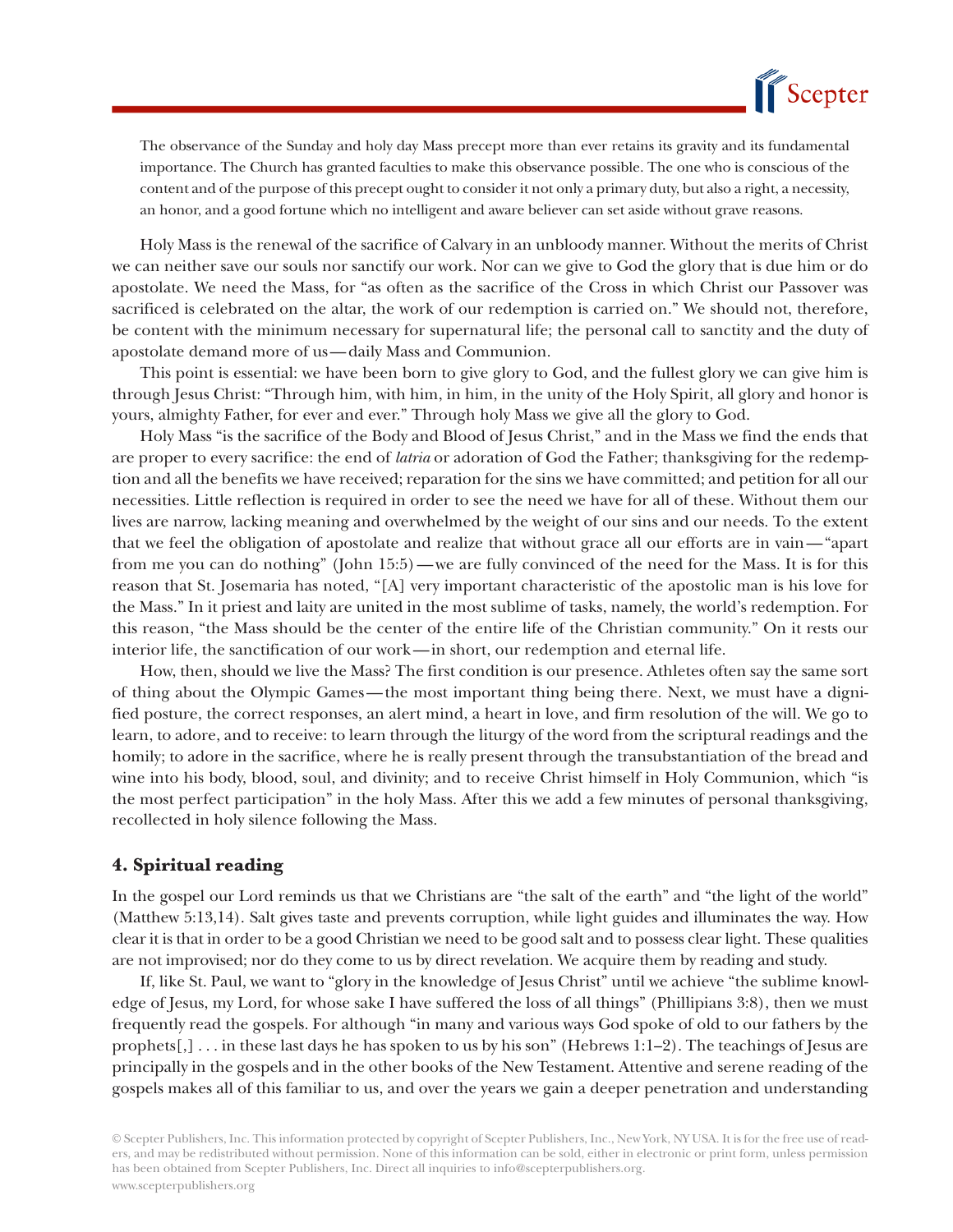

of revealed doctrine. Reading a passage the tenth time may uncover details that previously escaped us, as we perceive with ever greater clarity the marvelous figure of the God-Man Jesus Christ. It is only one more step to fall in love with our Lord, and in this love we will understand him better. And so, St. Josemaria has written: "May your behavior and your conversation be such that everyone who sees or hears you can say: 'This man reads the life of Jesus Christ.'"

In addition to the gospels we should not neglect to read other good spiritual books, for "[spiritual] reading has made many saints." Thus, the intellectual dimension also has a place in our interior life. Heart and head must be united in total dedication to God. Accordingly, spiritual reading, as the source of intellectual enrichment, is absolutely necessary. St. Francis de Sales wrote: "If prayer is the name of the sanctuary lamp, then spiritual reading is the oil that feeds it." One who devotes a few minutes each day to spiritual reading represents accrues by the end of a year an impressive wealth of ascetical and mystical formation.

Our lives as ordinary Christians pass through different stages from infancy to adulthood. These are not just stages of physiological growth but, more importantly, steps toward intellectual and spiritual maturity. Hence our spiritual reading should be appropriate to our present stage, if we are to receive proper intellectual and spiritual formation. A spiritual director can be a great aid in choosing appropriate reading for each phase of our development.

Like the river "that always sings the same stanza but with different water," our daily reading of the gospels and sound spiritual material gives us the same doctrine but in different forms, affording us greater profundity, solidity, and the warmth of life itself. Spiritual reading is a daily norm that enriches the head while moving the heart to serve God.

#### **5. A visit to the Blessed Sacrament**

In his encyclical *Mysterium Fidei*, Pope Paul VI commented on Eucharistic worship:

The faithful should not neglect each day to make a visit to the Blessed Sacrament, which ought to be reserved in churches in a most worthy place with maximum honor according to the liturgical laws, since this visit is proof of gratitude, a sign of love, and a duty of adoration to our Lord Jesus Christ who is present there.

If we are striving to live the reality present in the tabernacle, and our hearts are not asleep, we will not be able to pass a tabernacle where Jesus awaits us without stopping. Perhaps we do not have the time to enter the church and remain there for a moment, but we can always enter it in spirit, making acts of love and reparation, with our thoughts fixed on the tabernacle. Church steeples do more than hold up the bells and the clock; they draw our attention to the Blessed Sacrament itself. St. Josemaria has remarked: "As you make your usual way through the city streets, aren't you happy when you discover another tabernacle?"

In *Mysterium Fidei* Paul VI also wrote:

While the Eucharist is reserved in a church or oratory, Christ is truly Emmanuel, that is, God with us. "No other nation has a God as close to us as our God." This closeness gives us an incomparable dignity; it orders moral actions, nourishes virtue, consoles the afflicted, and strengthens the weak.

All of this certainly merits a thank you. Christ need not have remained in our tabernacles; he chose to do so out of no need of his own, but because of our need. He knew that we would need him, and in this we see the ingenuity of his love.

If there were only one tabernacle in the world, how happy we would be if we could adore him there but a few times in our lives? God has made it easier for us, however, and we should make use of this great gift. St.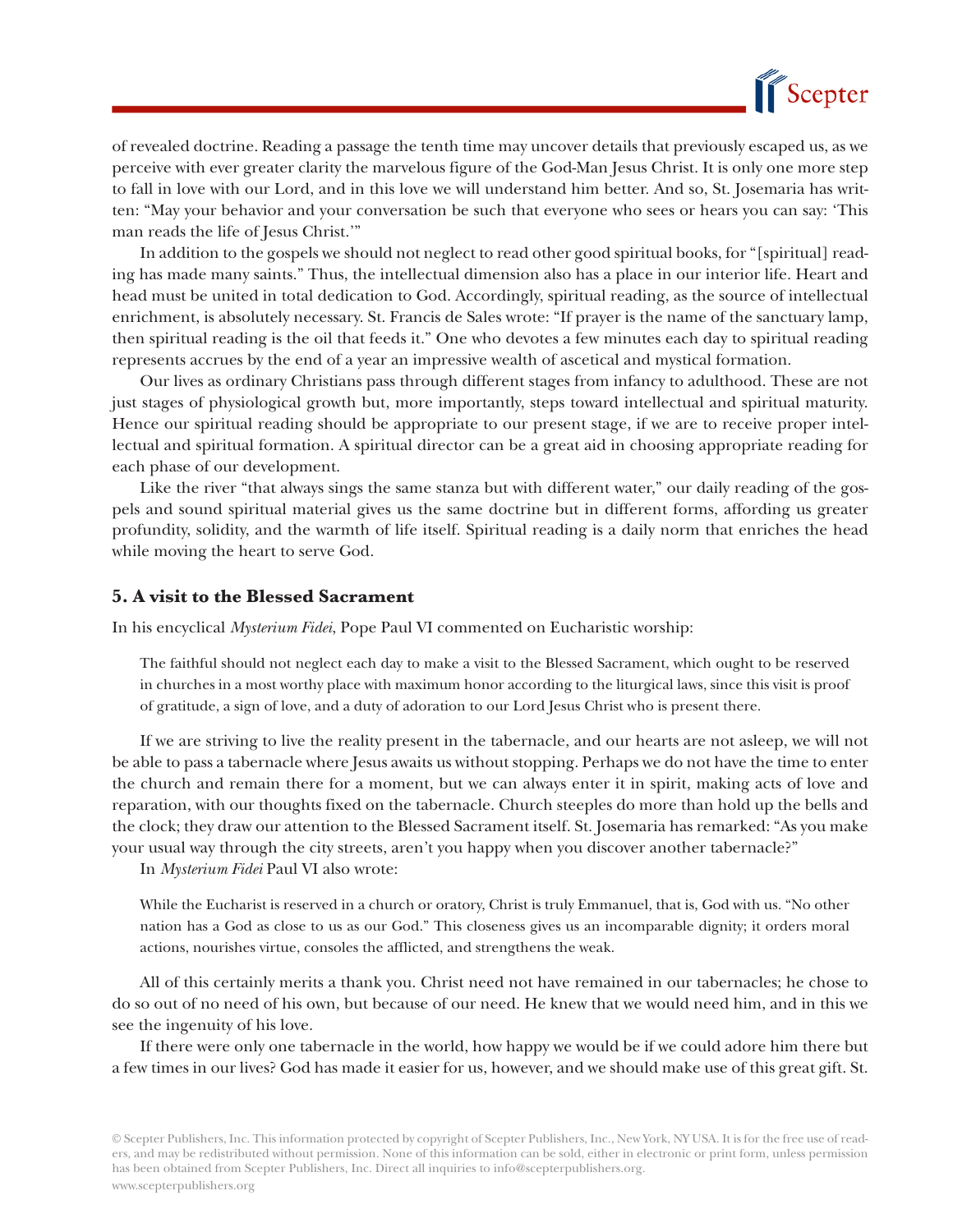

Josemaria has advised: "After saying your usual prayer, tell Jesus, really present in the tabernacle, about the cares and worries of your day. And he will give you light and courage for your life as a Christian."

By visiting our Lord we learn something not found in books, for love is born and grows through personal association. We can begin to understand something of the reason for the Eucharist only by identifying with people who love each other. Present together, their eyes say everything, almost without a need for words. "He looks at me and I look at him," an old man told the Cure of Ars, speaking about his visits to the tabernacle. There, without realizing it, we are contemplatives: I know he is there; I really am in the presence of the Most High. One might suppose that the natural thing would be to feel small. But here the natural thing is to know that he loves you and to say to him with the confidence of St. Peter: "Lord, you know all things, you know that I love you!" (John 21:17)

#### **6. Devotion to Mary**

Consider the words of St. Josemaria: "Do you want to love our Lady? Well, then, get to know her. How? By praying her rosary well."

This devotion is centuries-old and has been regularly recommended by the popes. It is also endorsed by the words of the Second Vatican Council: "The practices and exercises of devotion recommended by the teaching authority of the Church in the course of centuries are to be highly esteemed."

Now is not a time to argue but to pray, to pray the holy rosary — "a prayer which well becomes the sense of the people of God," in the words of Paul VI. People generally enjoy looking at their family albums — remembering their loved ones and commenting on the pictures as they pass from hand to hand. Similarly, as we the people of God are a big family, the scenes from the lives of our loved ones, Jesus and Mary, should be very dear to us. In the rosary we contemplate them.

Contemplation is an essential characteristic of the Christian life. Praying the rosary fosters this theological dimension of life as we dwell on the mysteries in the lives of our Lord and the Blessed Virgin, and then pray in a dialogue of praise and petition. And not just once but many times, for great love is never content with just a little.

The rosary is the life of Jesus, related by the Blessed Virgin and contemplated by us. A Christian who knows how to pray the rosary is like a child who knows how to cry out to his mother for her aid or consolation. There are many personal instances of this prayer: the pilgrim's rosary prayed along the way to a shrine of our Lady during the month of May; the family rosary said in the evening on an ordinary day; the deliberate rosary on the lips of a sick person; the fast-moving rosary as one drives along the highway; the often interrupted rosary said on a crowded street or bus; the virginal rosaries in the silence of the cloister; the little rosaries in the minds of children; the well-said rosary of lovers; the well-worn rosaries of those who have been married for years; the friendly rosaries in the hands of a priest; the maternal rosaries of the sister who cares for the sick or teaches the young. All are different, and yet all are the same.

Paul VI has written: "Your rosary is a stairway; you ascend it together, step by step, approaching our Lady, which means meeting Christ."

Another traditional devotion to our Lady is the Angelus, an invitation to take a few minutes to pray at the moment of noon, using the words of the angel and our Lady's reply when it was announced to her that she was to be the mother of the Savior. This prayer commemorates the greatest event in the history of the world: the incarnation of the Son of God and the redemption of mankind. The Angelus points out the role of the Blessed Virgin in the work of our redemption and the intimate relation of her life with the life of Jesus.

Remembering our Lady each Saturday is another way to honor her frequently. It is "an ancient and modest commemoration," as Paul VI called it. Among the many ways to venerate her, one is to continue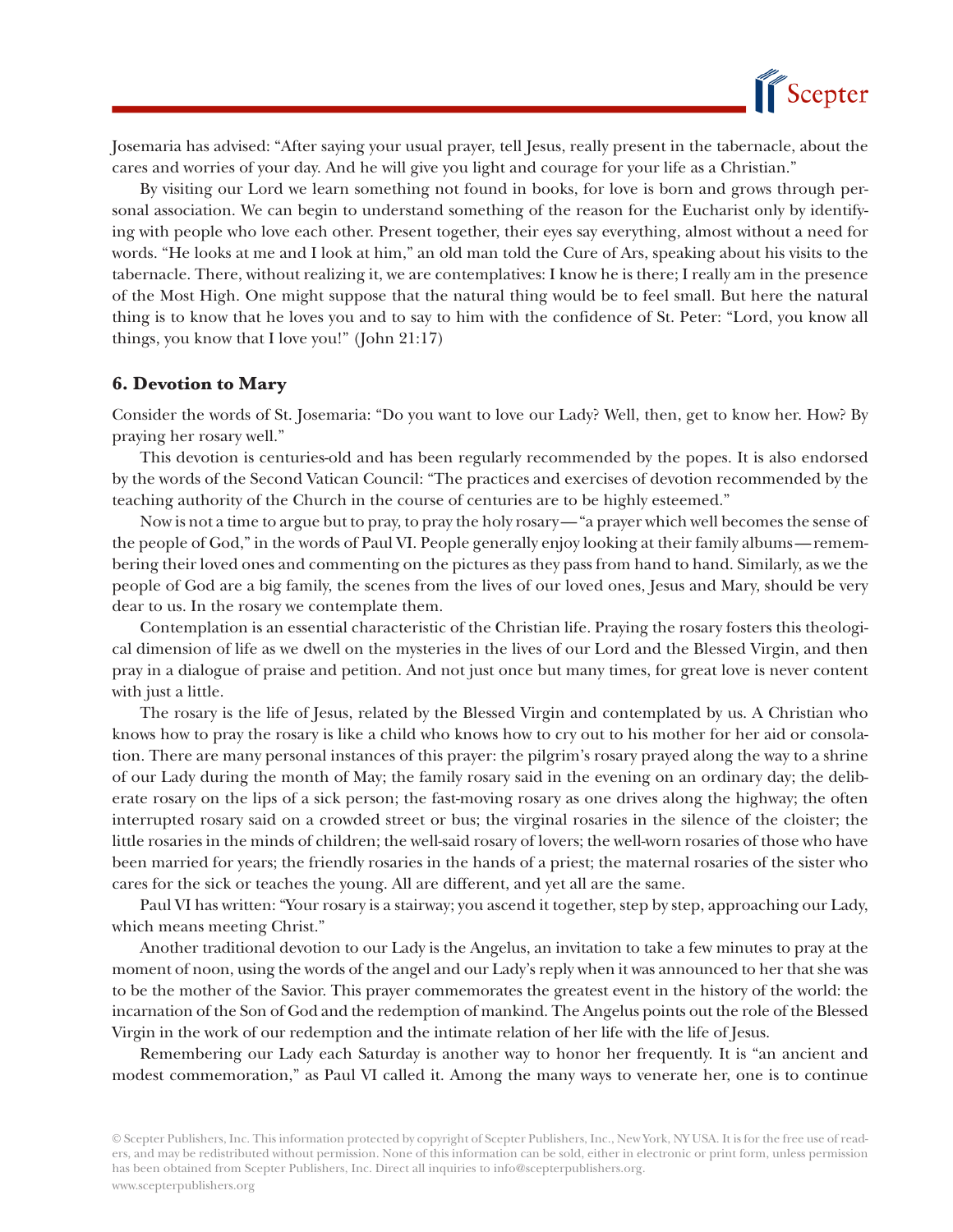

the old Christian custom of reciting or singing the beautiful and ancient hymn "Hail Holy Queen" (*Salve Regina*) on Saturdays.

## **7. Examination of conscience**

In medieval castles, the night watch was effective and indeed indispensable. Is an enemy nearby? Are the gates secure? A sense of security and peace follow only when everything is put in order. The examination of conscience is like the night watch of our personal castles. In it we correct what has to be corrected and pronounce a sincere thanks to God, thereby allowing a real peace to settle upon us.

St. Josemaria has noted: "Examination of conscience [is a] daily task. Bookkeeping [is] never neglected by anyone in business. And is there any business worth more than that of eternal life?"

Examining our conscience enables us to know ourselves better. The ancient philosopher Thales of Miletus wrote: "The most difficult thing is to know oneself, the easiest is to criticize others." That most difficult thing is precisely what St. Paul recommends: "Let each one examine his own deeds" (Galatians 6:4).

The examination of conscience is a sign of an active interior life, for it entails an element of personal struggle. It also presupposes humility — the recognition that we have defects, that we are worth very little, that we are sinners who want to be better. Moreover, the examination of conscience shows our love of God in the desire to rid ourselves of everything that separates us from him, and in it we seek closer union in order to love him more.

This practice can be difficult for a number of reasons — weariness after the day's work, sleepiness, the fear that we will only discover the same things over and over again, and the disappointment of our repeated failures. For all these reasons, it is the hour to "beware of the devil that ties your tongue."

We may begin by asking: How did I pray today? How have I treated others? How did I do my work? Then we go on to examine our faithfulness to our norms of piety, and how we have dealt with our family and friends. Throughout, we should be interested in examining the "how" of things. By considering how things have *actually* gone, we can discover how they *should have* gone, thus giving rise to our resolutions for the next day.

The examination of conscience is not a single day's task but a daily one; for indeed, sanctity is the work of a lifetime. In a calm nightly review of each day's activities we may be surprised to discover that our mistakes are frighteningly ordinary, and that they persist like the squeaking of a rusty wheel.

Heavy summer storms used to prompt us to bring out the water pails. Though the rain would have evaporated on its own, and it certainly would have caused no one to drown, it was nonetheless clear that the moisture might eventually ruin the floors, and so the rain merited attention. Similarly, our mistakes may be small, but they occur every day. Keep a written record of your daily examination of conscience for a whole week, and you will discover the leaks in your life. And be mindful of the adage: "Whoever does not repair the leak will eventually have to repair the whole house."

#### **8. Frequent confession**

When Jesus asked, "Who can accuse me of sin?", no one could reply. The same silence greeted his invitation: "Let him who is without sin cast the first stone" (John 8:7). Two things are thus evident: Christ became like us "except in sin" (Hebrews 4:15), and the rest of us are sinners. Hence the need for the sacrament of penance, "the sacrament instituted by Jesus Christ to forgive sins committed after baptism."

Penance is the sacrament that promotes the soul's good health: "in it are forgiven mortal sins and even the venial sins that we confess and for which we are truly sorry." But the value of the sacrament goes further: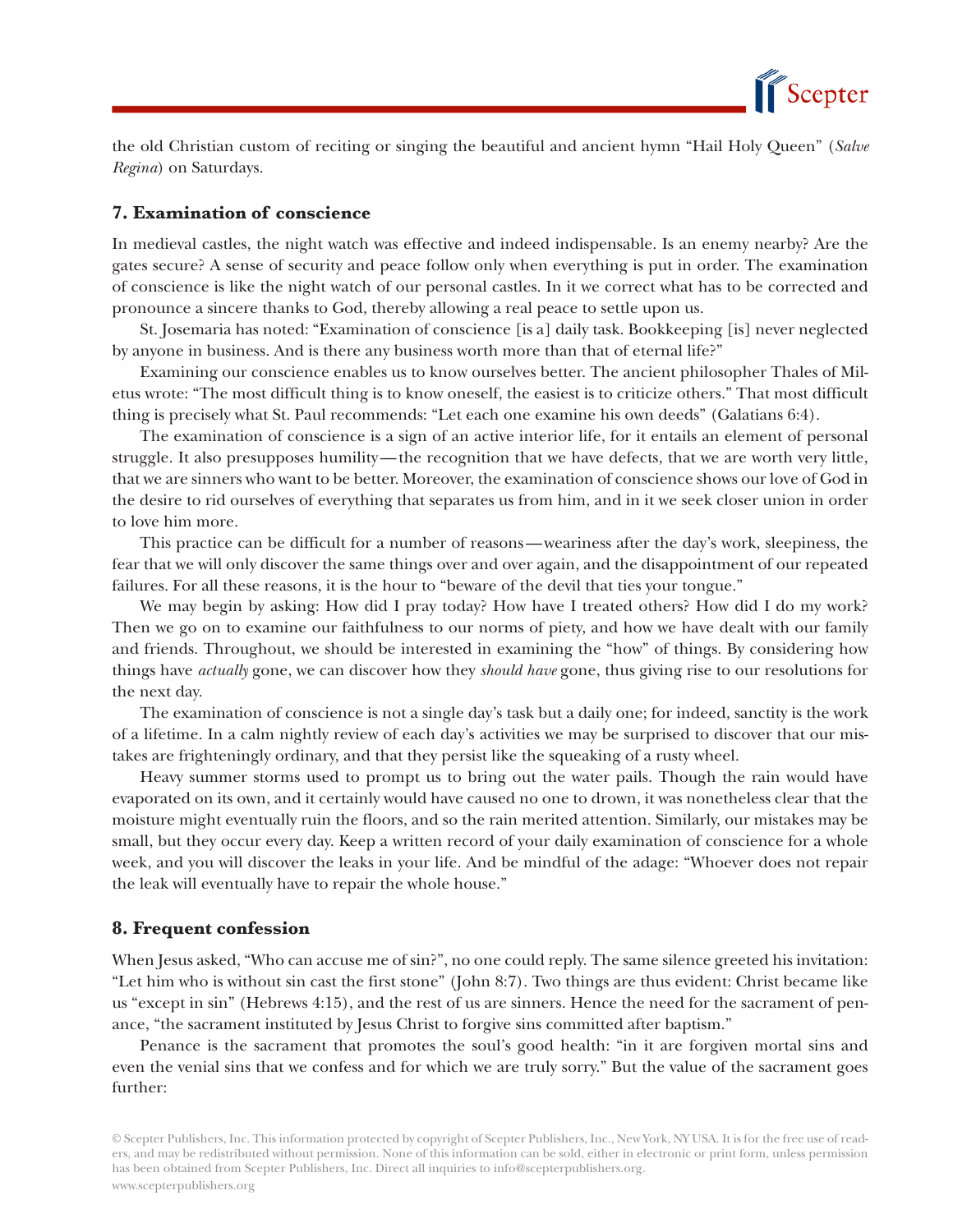

It turns eternal punishment into temporal punishment and the latter it forgives in a greater or lesser degree according to the dispositions of the penitent. In addition it restores the merits of good works done before the commission of mortal sin, it gives the soul the necessary helps to avoid sinning again, and it returns peace to the conscience.

This sacrament is absolutely necessary for the forgiveness of serious sins. Contrition alone is not enough. The act of perfect contrition forgives mortal sins only if it is accompanied by a desire to receive the sacrament of penance.

Even after the soul improves, and we cease to commit grave sins, penance continues to be necessary:

In order to make progress each day with greater fervor on the path of virtue, we desire earnestly to call to mind the pious use of frequent confession, which has been introduced by the Church not without the inspiration of the Holy Spirit. With it proper self-knowledge is increased, Christian humility grows, bad habits are rooted out, lukewarmness and spiritual laziness are confronted, the conscience is purified, the will is strengthened, a healthy spiritual direction is received, and the grace of God is increased in virtue of the sacrament.

In preparing ourselves to receive this medicinal sacrament, we should bear in mind the usual five conditions: examination of conscience, sorrow for our sins, purpose of amendment, confession of our sins, and fulfillment of the penance imposed by the priest.

Here, then, is a norm of piety indispensable to the interior life: the frequent reception of the sacrament of penance. As St. Josemaria has written: "Consider what depths of mercy lie in the justice of God! For according to human justice, he who pleads guilty is punished, but in the divine court, he is pardoned. Blessed be the holy sacrament of penance!"

### **9. Throughout the day**

 • *Presence of God*. A certain spirit of contemplation is proper in the life of every Christian. We should all be contemplatives in the corner of the world where we work and live. The presence of God helps make real to us this supernatural dimension of our lives.

How are we to live this presence of God? The mother with a small child walks around the house with eyes and ears attentive to the cradle. The slightest sound draws her attention to the child. We can say that this mother lives in the presence of her infant. The child remains always in her thoughts. In the same manner we should be attentive to God, never losing sight of him during the rush and activity of human events. Even the thought of our own wretchedness should lead us to desire never to be separated from him.

The way of living this norm is very personal. Everyone has his or her own way. This devotion may be inspired by an aspiration, the sight of a church steeple, an image of the Blessed Virgin, a red traffic light, greeting our guardian angel, or a thousand other little things. In the book of Genesis God says to Abraham: "Live in my presence and you will be perfect" (Genesis 17:1). Living in the presence of God is a way of living, working, walking, and praying. Living in God's presence may inspire us in the same manner as it inspired Andre Frossard, who uttered as he left a chapel in the Latin quarter of Paris: "God exists; I have met him."

 • *Consideration of our divine filiation*. Our divine filiation — the fact that we are daughters and sons of God — is a basic truth in the economy of salvation. Our lives revolve around God. We are his adopted children, but by a special kind of adoption. When human parents adopt, the child enters their family; they give him their name and the right to inherit from them. But that child will never carry the parents'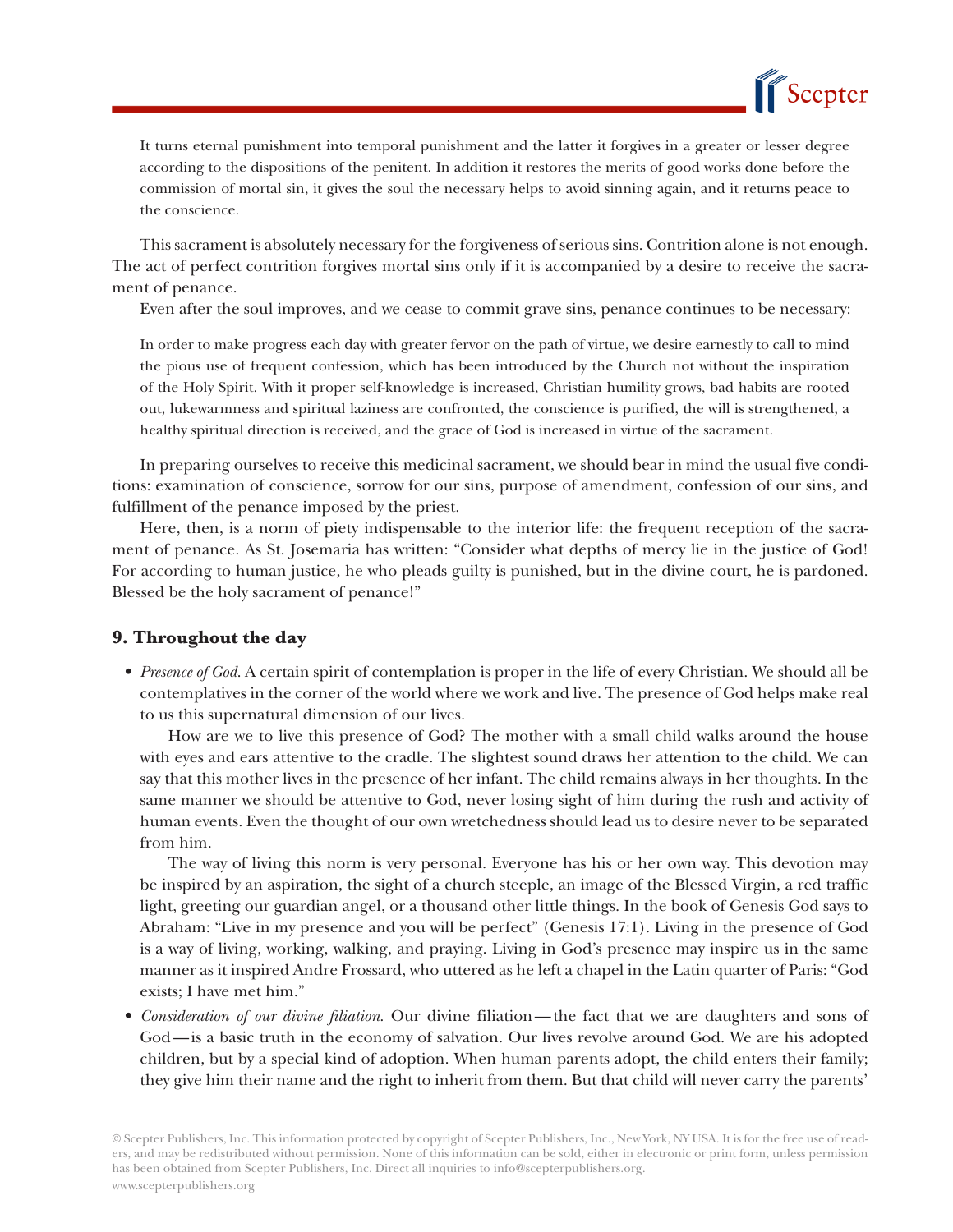

blood in his veins; in the intimate reality of his being he will always to some extent be an outsider. But our adoption by God is not an external thing: we do have the blood of the Father which is his divine grace. We have the same grace that Jesus Christ, our older Brother, had, although we possess it in a lesser degree.

To consider our divine filiation is to become aware of the reality of our situation and to live in the light of God our Father. Everything that happens to us comes from his hand. "And we have come to know, and have believed, the love that God has in our behalf" (1 John 4:16). Here is the great secret of the interior life. Divine providence — God's watching out for us with the love of a Father — seems the most natural thing to us.

• *Work*. Years before the Second Vatican Council, St. Josemaria was speaking of the sanctifying and sanctifiable reality of work:

Work for us is dignity of life and a duty imposed on us by the Creator, for man was made "*ut operaretur*—to work." Work provides the means for man to share in creation; hence it is not only worthy, no matter what kind of work it may be, but it is also a means of human (earthly) and supernatural perfection. Humanly speaking, work is at the origin of earthly progress, of civilization, of well-being. We Christians are obliged to help build up the earthly city, both for reasons of charity towards all men and out of a desire for personal perfection.

In order to live well the norm of work, we need to work well—with intensity and supernatural awareness. This means we must avoid sloppiness, laziness, and pietistic pretense. Each person ought to work at what interests him and what he is naturally suited for, striving always to be a good professional person. It is likely that most of us have a long way to go to achieve this goal. We need to love our work. In a posthumously published article, former German Chancellor Konrad Adenauer wrote: "The best way to succeed is to make the work one is doing important."

 • *Cheerfulness*. Cheerfulness is a virtue proper to Christians. It ought to be the atmosphere surrounding and summarizing the other norms, for it is the way we are meant to serve our Lord: "Serve the Lord with gladness." It is the platter upon which we offer up the deeds of every day, together with our prayers and our apostolate.

But what kind of cheerfulness is it? St. Josemaria has commented: "The cheerfulness you should have is not the kind we might call physiological—like that of a healthy animal. Rather, it is the supernatural happiness that comes from abandoning everything, including yourself, into the loving arms of our Father, God." We practice true cheerfulness because we are children of God, and there are three conditions for living it fully: total dedication, the desire to do God's will in everything, and the conviction that St. Paul was right when he wrote, "*Omnia in bonum* . . . — for those who love God all things work together unto good" (Romans 8:28).

The Christian virtue of cheerfulness or joy indicates the fullness or depth of one's interior life. Strong winds may whip up mad, towering waves at the surface of the ocean, but far down, in the depths, all is peace and serenity. Within one's soul, too, despite what turmoil may exist as the surface, there is always room for the calm depth of the interior life, for joy in spite of sorrow, for peace in spite of war.

We are also mindful of the joy of serving. Consider the words two of Nobel laureates: "I was sleeping and dreamt that life was nothing more than joy. I awakened and saw that life was nothing more than service. I began to serve and I saw that service was joy" (Rabindranath Tagore). And: "There is the joy of being well and of being good; but above all there is the beauty, the immense joy of serving" (Gabriela Mistral). Without joy it is impossible to serve God well.